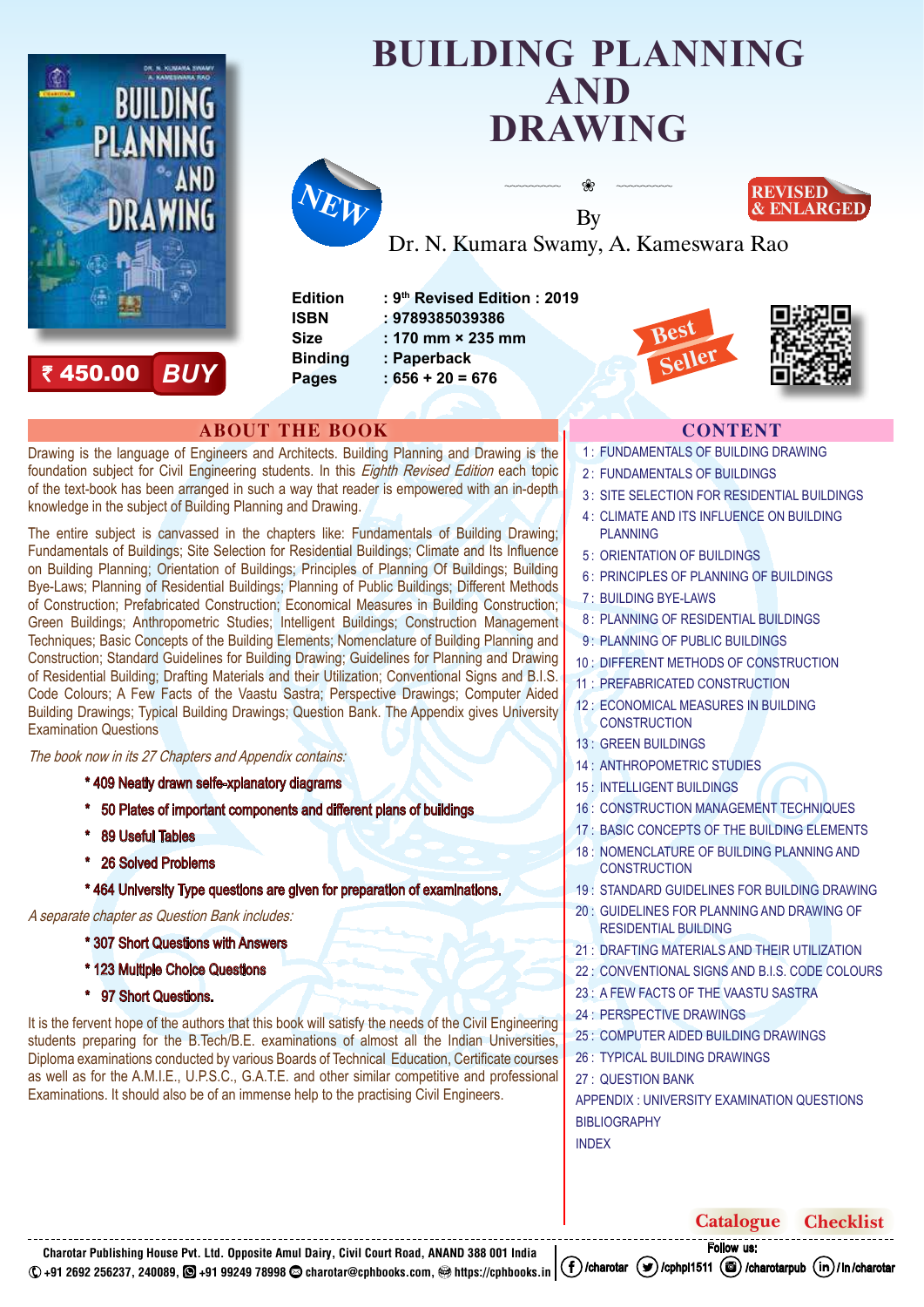#### **BUILDING PLANNING AND DRAWING DETAILED CONTENTS**

# <span id="page-1-0"></span>**Chapter 1 [FUNDAMENTALS OF BUILDING DRAWING](#page-0-0)**

- 1-1. [Introduction to building drawing](#page-0-0)
- 1-2. [Brief history of building drawing](#page-0-0)
- 1-3. [Preparation of drawings](#page-0-0)
- 1-4. [Working drawings](#page-0-0)
- 1-5. [Interpretation of drawings](#page-0-0)
- 1-6. [Building plans approval procedure as per NBC 2005](#page-0-0) [Questions 1](#page-0-0)

# <span id="page-1-1"></span>**Chapter 2 [FUNDAMENTALS OF BUILDINGS](#page-0-0)**

- 2-1. [Building](#page-0-0)
- 2-2. [Classification of buildings based on nature of occupancy](#page-0-0)
- 2-3. [Classification of buildings based on their fire resistance](#page-0-0)
- 2-4. [Classification of building based on built-in environment and](#page-0-0)  [naturality](#page-0-0)
- 2-5. [Classifications of residential buildings](#page-0-0)
- 2-5-1. [Detached house](#page-0-0)
- 2-5-2. [Semi-detached house](#page-0-0)
- 2-5-3. [Row houses or chawls](#page-0-0)
- 2-5-4. [Block of flats or terrace houses](#page-0-0)
- 2-5-5. [Duplex type house](#page-0-0) [Questions 2](#page-0-0) 27

## <span id="page-1-2"></span>**Chapter 3 [SITE SELECTION FOR RESIDENTIAL BUILDINGS](#page-0-0)**

- 3-1. [General](#page-0-0)
- 3-2. [Factors affecting the selection of site](#page-0-0) [Questions 3](#page-0-0) 35

# <span id="page-1-3"></span>**Chapter 4 [CLIMATE AND ITS INFLUENCE ON BUILDING](#page-0-0)  [PLANNING](#page-0-0)**

- 4-1. [Introduction](#page-0-0)
- 4-2. [Elements of climate](#page-0-0)
- 4-2-1. [Solar radiation](#page-0-0)
- 4-2-2. [Temperature of air](#page-0-0)
- [4-2-3.](#page-0-0) Wind
- 4-2-4. [Humidity](#page-0-0)
- 4-2-5. [Precipitation](#page-0-0)
- 4-2-6. [Topography](#page-0-0)
- 4-3. [Climatic zones of india](#page-0-0)
- 4-4. [Climate and comfort](#page-0-0)
- 4-5. [Earth and its motion](#page-0-0)
- 4-6. [Directions and their characteristics](#page-0-0)
- 4-7. [Landscaping](#page-0-0) [Questions 4](#page-0-0)

# <span id="page-1-4"></span>**Chapter 5 [ORIENTATION OF BUILDINGS](#page-0-0)**

- 5-1. [General](#page-0-0)
- 5-2. [Orientation](#page-0-0)
- 5-3. [Factors affecting orientation](#page-0-0)
- [5-4.](#page-0-0) Sun
- 5-5. [Wind](#page-0-0)
- 5-6. [Rain](#page-0-0)
- 5-7. [C.B.R.I.: Suggestions for obtaining optimum orientation](#page-0-0)
- 5-8. [Orientation criteria for Indian conditions](#page-0-0) [Questions 5](#page-0-0)

# <span id="page-1-5"></span>**Chapter 6 [PRINCIPLES OF PLANNING OF BUILDINGS](#page-0-0)**

**Charotar Publishing House Pvt. Ltd. Opposite Amul Dairy, Civil Court Road, ANAND 388 001 India**

- 6-1. [Aspect](#page-0-0)
- 6-2. [Prospect](#page-0-0)
- 6-3. [Privacy](#page-0-0)
- (1) [Internal privacy](#page-0-0)
- (2) [External privacy](#page-0-0) 6-4. [Furniture requirement](#page-0-0)
- 
- 6-4-1. [Drawing room](#page-0-0)
- 6-4-2. [Dining table and dining chairs](#page-0-0)
- 6-4-3. [Bed room](#page-0-0)
- 6-4-4. [Kitchen](#page-0-0) 6-5. [Roominess](#page-0-0)
- 6-6. [Grouping](#page-0-0)
- 6-7. [Circulation](#page-0-0)
- 6-8. [Sanitation](#page-0-0)
- 6-8-1. [Lighting](#page-0-0)
- 6-8-2. [Ventilation](#page-0-0)
- 6-8-3. [Cleanliness](#page-0-0)
- 6-9. [Flexibility](#page-0-0)
- 6-10. [Elegance](#page-0-0)
- 6-11. [Economy](#page-0-0)
- 6-12. [Practical considerations](#page-0-0)
	- [Questions 6](#page-0-0)

# <span id="page-1-6"></span>**Chapter 7 [BUILDING BYE-LAWS](#page-0-0)**

- 7-1. [Introduction](#page-0-0)
- 7-2. [Building bye-laws](#page-0-0)
- 7-3. [Objectives of building bye-laws](#page-0-0)
- 7-4. [Principles underlying building bye laws](#page-0-0)
- 7-4-1. [Minimum plot sizes and building frontage](#page-0-0)
- 7-4-2. [Open spaces](#page-0-0)
- 7-4-3. [Minimum standard dimensions of building elements](#page-0-0)
- 7-4-4. [Provisions for lighting and ventilation](#page-0-0)
- 7-4-5. [Provisions for safety from fire and explosions](#page-0-0)
- 7-4-6. [Provisions for means of access](#page-0-0)
- 7-4-7. [Provisions for drainage and sanitation](#page-0-0)
- 7-4-8. [Provisions for safety of works against hazards or accidents](#page-0-0)
- 7-4-9. [Requirements for off street parking](#page-0-0)
- [7-4-10.Requirements for green belt and landscaping](#page-0-0)
- [7-4-11.Special requirements for low income housing](#page-0-0)
- [7-4-12.Sizes of structural elements](#page-0-0)
- 7-5. [Applicability of the bye-laws](#page-0-0) [Questions 7](#page-0-0)

#### <span id="page-1-7"></span>**Chapter 8 [PLANNING OF RESIDENTIAL BUILDINGS](#page-0-0)**

<span id="page-1-9"></span>**Chapter 10 [DIFFERENT METHODS OF CONSTRUCTION](#page-0-0)**

<span id="page-1-10"></span>**Chapter 11 [PREFABRICATED CONSTRUCTION](#page-0-0)**

11-2. [Advantages of prefabricated construction](#page-0-0) 11-3. [Disadvantages of prefabrication construction](#page-0-0)

10-2. [Differences between load bearing walled structure and framed](#page-0-0)

F[ollow u](https://www.instagram.com/charotarpub/)s:

- 8-1. [Introduction](#page-0-0)
- 8-2. [Rooms meant for the various activities](#page-0-0) [Questions 8](#page-0-0)

#### <span id="page-1-8"></span>**Chapter 9 [PLANNING OF PUBLIC BUILDINGS](#page-0-0)**

- 9-1. [A school](#page-0-0)
- 9-2. [A library](#page-0-0)
- 9-3. [A hospital](#page-0-0)
- 9-4. [A cinema building](#page-0-0)
- 9-5. [A hostel](#page-0-0)
- 9-6. [A hotel](#page-0-0)
- 9-7. [An office building](#page-0-0)

[9-11-2.Recommended design criteria](#page-0-0)

- 9-8. [A post office](#page-0-0)
- 9-9. [A bank](#page-0-0)
- 9-10. [A bus station](#page-0-0)
- 9-11. [A Church](#page-0-0) [9-11-1.Components of A church](#page-0-0)

9-12. [A Mosque](#page-0-0)

10-1. [General](#page-0-0)

11-1. [General](#page-0-0)

[Questions 9](#page-0-0)

[structure](#page-0-0) [Questions 10](#page-0-0)

[Questions 11](#page-0-0)

+91 2692 256237, 240089, **③** [+91 99249 78998](https://wa.me/919924978998%3Ftext%3DCharotar) ۞ [charotar@cphbooks.com,](mailto:charotar%40cphbooks.com) , [https://cphbooks.in](https://cphbooks.in/) | Cf) [/charotar](https://www.linkedin.com/in/charotar) (♥)[/cphpl1511](https://twitter.com/cphpl1511) (③)[/charotarpub](https://www.instagram.com/charotarpub/) (in)[/](https://www.linkedin.com/in/charotar)in/charotar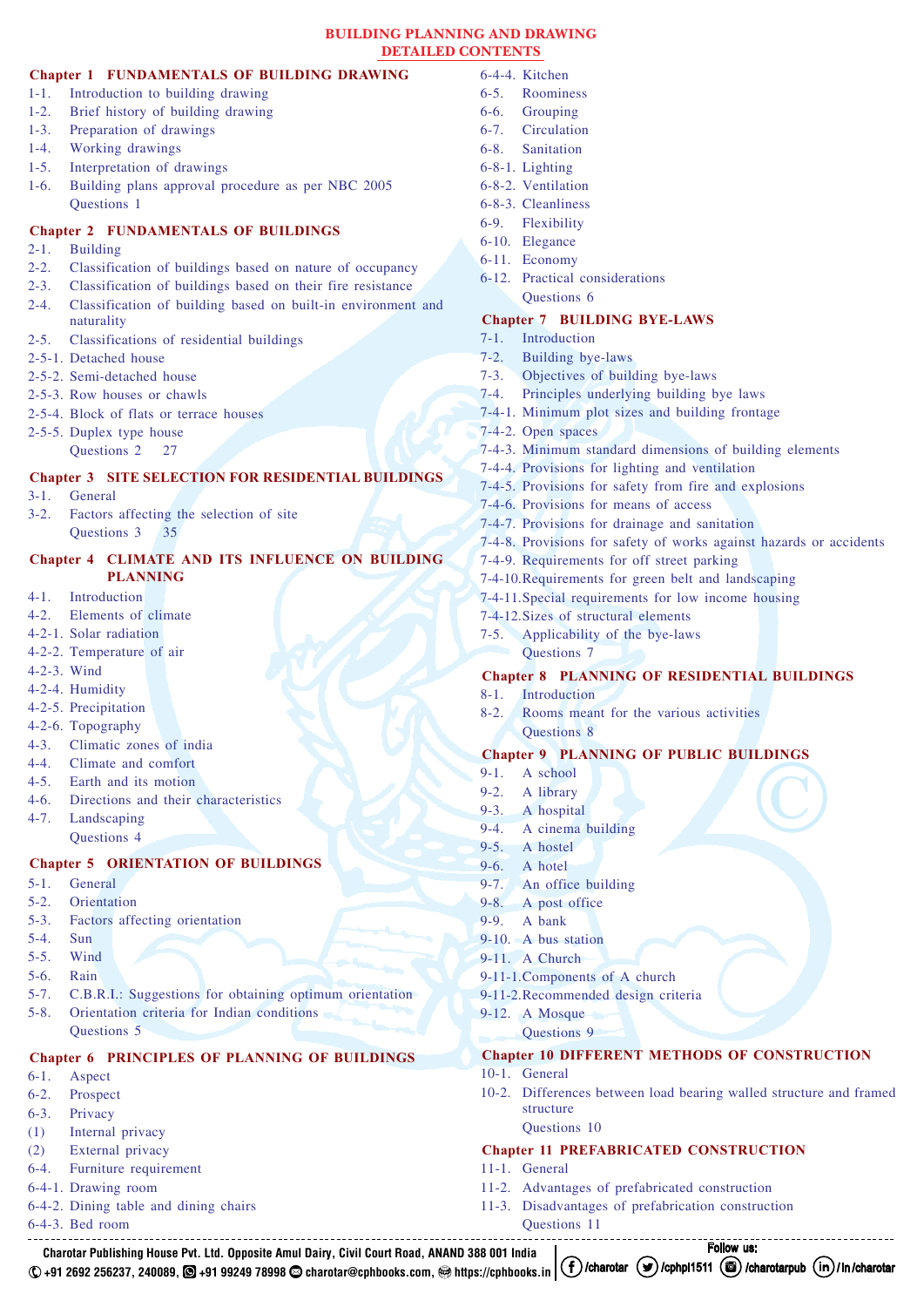#### <span id="page-2-0"></span>**Chapter 12 [ECONOMICAL MEASURES IN BUILDING](#page-0-0)  [CONSTRUCTION](#page-0-0)**

- 12-1. [General](#page-0-0)
- 12-2. [Economy of land](#page-0-0)
- 12-3. [Economy in material of construction](#page-0-0)
- 12-4. [Economy in labour](#page-0-0)
- 12-5. [Economy of time](#page-0-0)
- 12-6. [Economy in money spending](#page-0-0)  [Questions 12](#page-0-0)

### <span id="page-2-1"></span>**Chapter 13 [GREEN BUILDINGS](#page-0-0)**

- 13-1. [General](#page-0-0)
- 13-2. [Green building or sustainable building](#page-0-0)
- 13-3. [General principles of green buildings](#page-0-0)
- 13-4. [Benefits of green buildings](#page-0-0)
- 13-5. [Social benefits](#page-0-0)
- 13-6. [Disadvantages of green buildings](#page-0-0)
- 13-7. [Design criteria for green building](#page-0-0)
- 13-7-1. [Site sustainability](#page-0-0)
- 13-7-2. [Water use efficiency](#page-0-0)
- 13-7-3. [Energy efficiency](#page-0-0)
- 13-7-4. [Indoor environmental quality](#page-0-0)
- 13-7-5. [Green building materials](#page-0-0)
- 13-7-6. [Occupant health and safety](#page-0-0)
- 13-8. [Cost of construction](#page-0-0)
- 13-9. [Green building compared with conventional building](#page-0-0)
- 13-10. [Assessment and evaluation of green building](#page-0-0)
- 13-11. [Green building certification](#page-0-0)
- 13-12. [Green buildings in India](#page-0-0) [Questions 13](#page-0-0)

#### <span id="page-2-2"></span>**Chapter 14 [ANTHROPOMETRIC STUDIES](#page-0-0)**

14-1. [Introduction](#page-0-0)

- 14-2. [Golden section](#page-0-0)
- 14-3. [Engineering anthropometry](#page-0-0)
- 14-4. [Design criteria for anthropometric data](#page-0-0)
- 14-5. [Types of human body dimensions](#page-0-0)
- 14-6. [Anthropometric design principles](#page-0-0)
- 14-7. [Principles](#page-0-0)
- 14-8. [Application of anthropometric data in design of residential](#page-0-0)  [building components](#page-0-0)
- 14-9. [Drawing room](#page-0-0)
- 14-10. [Dining room](#page-0-0)
- 14-11. [Kitchen](#page-0-0)
- 14-12. [Bed room](#page-0-0)
- [14-13.](#page-0-0) Stair
- [Questions 14](#page-0-0)

#### <span id="page-2-3"></span>**Chapter 15 [INTELLIGENT BUILDINGS](#page-0-0)**

- 15-1. [Imagine](#page-0-0)
- 15-2. [Introduction](#page-0-0)
- 15-3. [Development of intelligent buildings](#page-0-0)
- 15-4. [What is an intelligent building?](#page-0-0)
- 15-5. [How buildings become intelligent](#page-0-0)
- 15-6. [Benefits of intelligent buildings](#page-0-0)
- 15-7. [Limitations of intelligent buildings](#page-0-0)
- 15-8. [Intelligent buildings in india](#page-0-0)
- 15-9. [Intelligent building design](#page-0-0)
- 15-10. [Access control CCTV system](#page-0-0)
- 15-11. [Light control systems](#page-0-0)
- 15-12. [Control and optimization of air-condition systems](#page-0-0)

**Charotar Publishing House Pvt. Ltd. Opposite Amul Dairy, Civil Court Road, ANAND 388 001 India**

- 15-13. [Fire alarm system](#page-0-0)
- 15-14. [Burglar alarm and intrusion prevention system](#page-0-0)
- 15-15. [Elevators](#page-0-0)
	- [Questions 15](#page-0-0)

#### <span id="page-2-4"></span>**Chapter 16 [CONSTRUCTION MANAGEMENT TECHNIQUES](#page-0-0)**

- 16-1. [Introduction](#page-0-0)
- 16-2. [Construction management functions](#page-0-0)
- 16-3. [Objectives of construction management](#page-0-0)
- 16-4. [Managing construction projects](#page-0-0)
- 16-5. [Stages of a construction project and construction management](#page-0-0) [team](#page-0-0)
- 16-6. [Nomenclature](#page-0-0)
- 16-7. [Methods of evaluation of the project](#page-0-0)
- 16-8. [Network technique](#page-0-0)
- 16-9. [Network technique in construction management](#page-0-0)
- 16-10. [Programme Evaluation and Review Techniques](#page-0-0)
- 16-11. [Three-time estimates for PERT](#page-0-0)
- 16-12. [Critical path method](#page-0-0)
- 16-13. [Definition](#page-0-0)
- 16-14. [Applicability](#page-0-0)
- 16-15. [Difference between CPM and PERT](#page-0-0)
- 16-16. [Advantages of CPM](#page-0-0)
- 16-17. [Time estimation for CPM . .](#page-0-0) [Questions 16](#page-0-0)

# <span id="page-2-5"></span>**Chapter 17 BA[SIC CONCEPTS OF THE BUILDING ELEMENTS](#page-0-0)**

- 17-1. [General](#page-0-0)
- 17-2. [Components of a building](#page-0-0)
- 17-3. [Foundations](#page-0-0)
- 17-4. [Foundations in clayey soils](#page-0-0)
- 17-5. [Masonry walls](#page-0-0)
- 17-6. [Doors](#page-0-0)
- 17-7. [Window](#page-0-0)
- 17-8. [Lintels and arches](#page-0-0)
- 17-9. [Stairs](#page-0-0)
- [17-10.](#page-0-0) Roof
- 17-11. [Flooring](#page-0-0)
- 17-12. [Plastering](#page-0-0)
	- [Questions 17](#page-0-0)

#### <span id="page-2-6"></span>**Chapter 18 NO[MENCLATURE OF BUILDING PLANNING AND](#page-0-0) [CONSTRUCTION](#page-0-0)**

#### <span id="page-2-7"></span>**Chapter 19 [STANDARD GUIDELINES FOR BUILDING](#page-0-0) [DRAWING](#page-0-0)**

- 19-1. [Drawing sheet](#page-0-0)
- 19-2. [Dimensioning](#page-0-0)
- 19-3. [Lettering](#page-0-0)
- 19-4. [General](#page-0-0)
	- [Questions 19](#page-0-0)

iustification

21-5. [Prints and prints making](#page-0-0) 21-6. [Drawing pens and ink](#page-0-0) [Questions 21](#page-0-0)

21-1. [Tracing paper](#page-0-0) 21-2. [Vellum](#page-0-0) 21-3. [Polyester film](#page-0-0) 21-4. [Sketch paper](#page-0-0)

### <span id="page-2-8"></span>**Chapter 20 [GUIDELINES FOR PLANNING AND DRAWING OF](#page-0-0) [RESIDENTIAL BUILDING](#page-0-0)**

20-7. [Fixing the position of various building components and](#page-0-0)

<span id="page-2-9"></span>**Chapter 21 [DRAFTING MATERIALS AND THEIR UTILIZATION](#page-0-0)**

20-3. [How to prepare the plan of a residential building?](#page-0-0)

20-6. [Standard dimensions for various building units](#page-0-0)

F[ollow u](https://www.instagram.com/charotarpub/)s:

20-1. [Planning](#page-0-0) [20-2.](#page-0-0) Plan

20-4. [Section](#page-0-0) 20-5. [Elevation](#page-0-0)

+91 2692 256237, 240089, **③** [+91 99249 78998](https://wa.me/919924978998%3Ftext%3DCharotar) ۞ [charotar@cphbooks.com,](mailto:charotar%40cphbooks.com) , [https://cphbooks.in](https://cphbooks.in/) | Cf) [/charotar](https://www.linkedin.com/in/charotar) (♥)[/cphpl1511](https://twitter.com/cphpl1511) (③)[/charotarpub](https://www.instagram.com/charotarpub/) (in)[/](https://www.linkedin.com/in/charotar)in/charotar